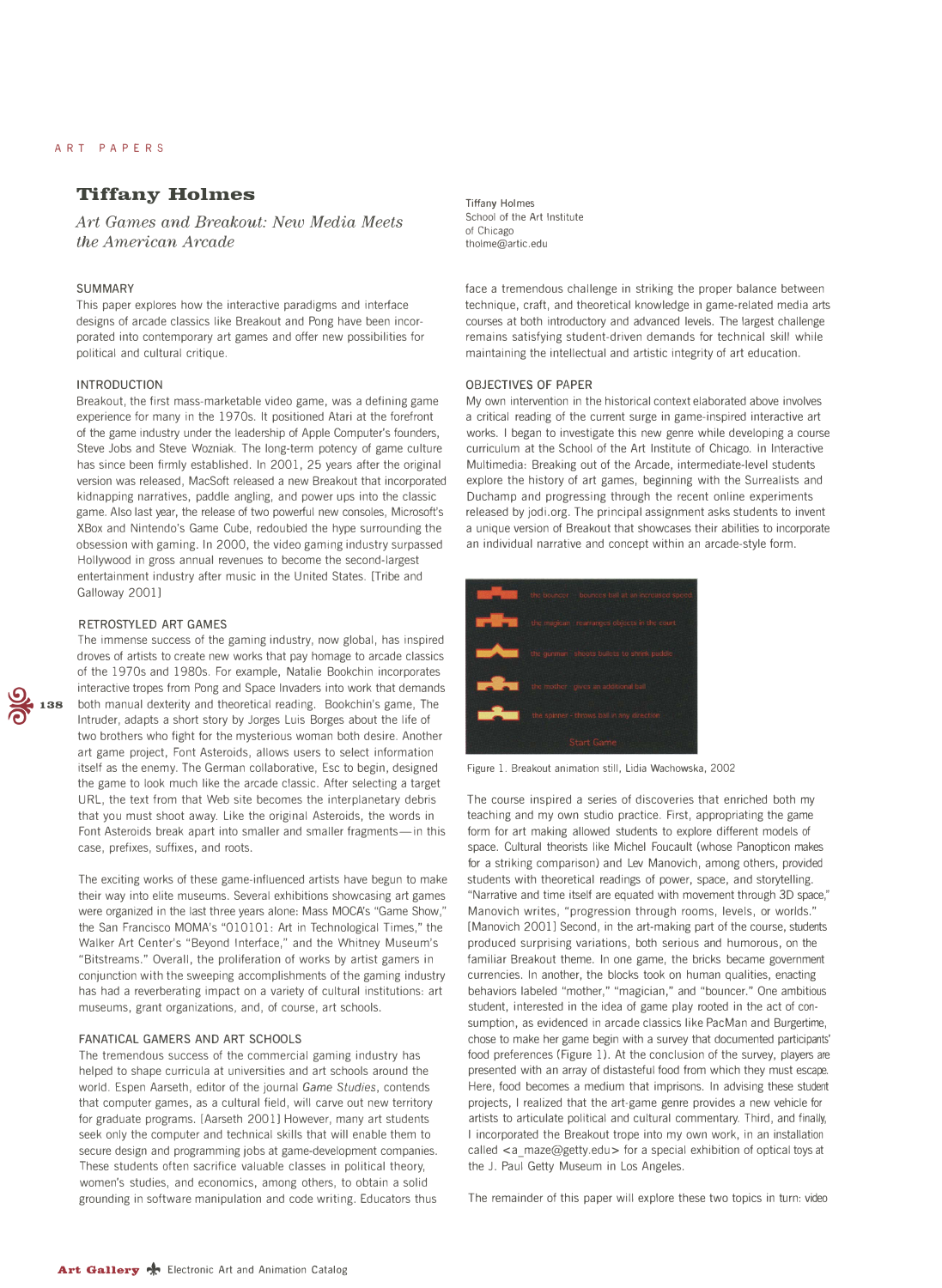gaming and models of space, art games as spaces for cultural critique.

### **SPACEWAR: GUN PLAY ON** THE **CARTESIAN GRID**

The defining element of both mainstream video games and game-inspired art is the organization of play through and across space. The spatial aesthetic and spatial language of both shape the meaning of experience. While there are many different types of video games, the great majority are first-person shooter epics with plots based on militaristic combat. Spacewar, Tank, and Space Invaders are early examples of shoot 'em-up contests in which, as the Beatles said, "happiness is a warm gun." Breakout is one version of the shooter epic, located within a prison complex. As illustrated in the arcade marquee from 1976, the player assumes the role of a convict attempting to escape by smashing through a brick wall with a mallet. In the video game, this narrative was formally simplified as a small rectangular paddle that the user guided to hit a ball that chipped away at a grid of jewel-toned bricks. Despite the imaginative narrative context, the game was essentially a flat, nondynamic grid.

In striking contrast to the two-dimensional simplicity of Breakout, the most recent generation of video games offers a version of hyper-reality in which story and space are three-dimensional, dynamic, and experientially real. On March 10, wedding bells rang online for Mr. Dong-jun Choi and Ms. Yousun Jang. The couple made their vows of commitment in the context of the multiplayer game environment that both fondly remember as their courting ground. The two lovers met online competing in Blizzard Entertainment's Diablo II, a role-playing adventure game in which participants choose characters and battle the forces of evil from their comfortable living rooms. The experience of Choi and Jang is part of an emerging dynamic familiar in the Web-based video gaming subculture. More and more couples are meeting virtually in their game communities and celebrating their romantic successes with faraway friends and fellow competitors. The game world has evolved from the geometric abstractions of Breakout to extensions of an individual's daily pathways and travels through space, extensions of real life.

Virtual spaces provide portals for exploration and discovery as well as a sense of amazement. Steven Poole, author of *Trigger Happy,* contends that the "aesthetic emotion of wonder" is the "jewel" of the game-playing experience. [Poole 2000] Certainly, the sheer plasticity of the spatial environment is a primary lure for the designers of the games as well as those actively playing. The newest games feature sprawling swaths of territory on which to battle. The frontier of the game world is limitless, contingent only on the speed and memory of the gamer's computer or console. On the Internet, Diablo II boasts "four different, fully populated towns complete with wilderness areas as well as multiple dungeons, caverns, and crypts in every town for players to explore." [Diablo ad] Ultrarealistic battles between the forces of good and the forces of evil take place in a sprawling land empire. Games like Diablo II and Starcraft are especially popular in Japan and Korea, where domestic space remains quite small and panoramic mountain vistas and babbling brooks are several hours away by rail.

Despite the extreme popularity of the newest cutting-edge graphics engines, game environments suffer from two limitations that complicate their relationship to new media-based art. First, they remain the same Cartesian enclaves clogged with familiar structures: skyscrapers, towers, trees, boulders, dams, and dungeons. The spatial aesthetics of video games have evolved from the abstract beauty of bouncing squares to the realism of metal-sheathed guns, but they celebrate rather than transcend the boundaries of Cartesian spatial logic. Second, and perhaps more obviously, game culture remains wedded to a first-person narrative of violence

and point acquisition. The win/lose dichotomy and the shooter aesthetic and subjectivity that dominate the industry offer an impoverished model of space, their "virtual" experience notwithstanding. The issue of who controls the spatial aesthetics of commercial video games is complicated. The limiting factors associated with consumer economics, mathematical models, and popular taste combine, resulting in the formation of surprisingly similar structures for the putatively cutting-edge graphical worlds: futuristic cities, Gothic churches, medieval castles. The Cartesian perspective is the most straightforward to generate mathematically, but the hardware industry also has a vested interest in the popular penchant for ever-realer spaces. And PC manufacturers and console developers rely on the game software's demand for speed to spur sales. *Joystick Nation* author J.C. Herz describes the parasitic relationship that develops between the computer hardware industry and the game-development industry: "The only thing that will push a computer to its limits is a game. No one admits it, but no one needs *a* new computer to do a spreadsheet programme or Word document." [Herz 2001] She asserts that games ultimately manipulate and rule the PC industry: "Unless you are in a military installation, the most demanding application on any computer will be a game."

However produced, the video game industry's reliance on Cartesian realism sits in striking contrast to the contemporary art world. Over a century ago, painters abandoned Cartesian space after mastering the process of manipulating pigments to form a perceptively accurate space. Fine art collectors, including museums, have for decades defined gallery-quality art in terms of "high-brow" aesthetics that honor the traditions of minimalism, conceptualism, and abstract expressionism. Video games, in contrast, constitute a popular "low-brow" form of entertainment that takes realism for granted. Yet as games re-enter the immaculate spaces of museums, they force a new dialogue about what constitutes an "art space" as opposed to a purely "game space," resurrecting long-standing debates about high and low culture, high and low art.

Artists have taken notice of the proliferation of the commercial game medium and are experimenting with not only the spatial aesthetic but also the mode of game play. They are attempting to vary the characters and introduce narratives with game outcomes and objectives that resist the assumed spatial and narrative logic of a traditional game. Feng Mengbo, for instance, began his work in the art-games arena by recasting the popular Nintendo character Mario as Mao Zedong. His first piece, The Long March Goes On, locates the game objectives of the Mario Brothers classic within the contentious relations between his homeland, China, and the West. Throughout his life as a child of the Cultural Revolution and a young adult during the events at Tiananmen Square, Mengbo witnessed oscillating degrees of openness between China and the West. The artist chose to make work about the opposing ideologies shaping Chinese society: revolution and modernization. In selecting the highly structured and delimited game format for this politically charged subject matter, the artist grounds his cultural critique in a pop medium that is itself an emblem of Western consumerism and modernization. In his most recent work, Q4U, Mengbo writes a patch for the Quake game that features the artist wielding a camera in one hand, a rifle in the other. The frag-or-be-fragged excitement so dominates game play that one ignores the specific identity of the enemy, the artist himself. Perhaps the instantaneous forgetting is the slippage that is the resonant point.

SPACE INVADERS: CYBERFEMINISM AND ARTISTIC PRACTICE In the late 1990s, women publicly laid claim to the crowded territory of the male-dominated gaming world. As online games became

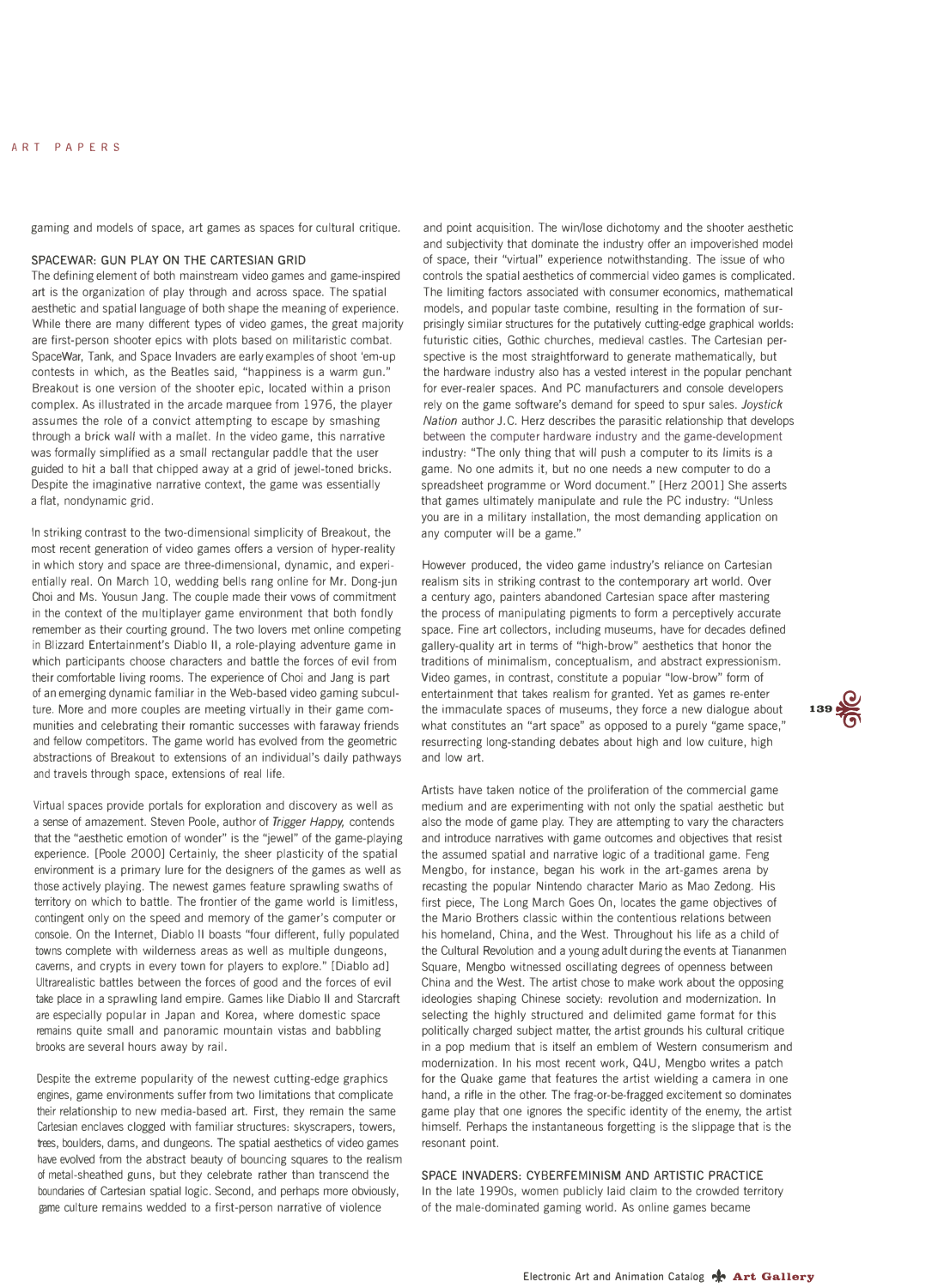increasingly accessible, more women tried their hands at fragging, dueling, and role-playing. A host of new organizations sprang up to create a safe and stimulating place for women to experiment in triggerhappy cyberspace: Womengamers.com, Joystickenvy.com, GameGal.com, Gurlgamer, GameGirlz, Grrl Gamer, and many, many more. Why this sudden landslide of femme-only gaming communities? Single-mom "Aurora" Beal confesses her motivation: "When I started the GameGirlz site... my only goal was to create a Web site where girls who were into games didn't have to wade through the semi-nude pictures and scroll through the jokes only a guy could appreciate." [Beal 2002] Like the quilting circles of yesteryear, women have created their own spaces of retreat to share conversation that spans a variety of topics beyond game reviews and strategy.

Unfortunately, as theorists like Faith Wilding have pointed out, this phenomenon of "cybergrrl-ism" is afflicted with a blinding net utopianism. Wired women participate in an ambiguous feminist politics by adopting the "if you can't beat 'em join 'em" attitude with regard to online gaming. However, in the real world, women are not in visible positions of leadership in the critical venues of research and development in new technologies, neither in business and industry nor in the university settings of science laboratories and art schools. Trigger-happy girl gamers might believe that Quake game patches written to produce custom female tattooed skins inject a certain feminist presence into cyberspace.

More and more female bodies are invading the spaces of popular entertainment, yet they share the same buff bodies and aggressive personalities. The online explosion of the riotous cyberpunk culture in the mid-to-late 1990s was followed by a resurgence of a fighter chick character in both television and Hollywood productions. The entertainment industry labored to establish women as players in a larger culture of sanctioned violence. Buffy, Xena, the Matrix's Trinity, and Charlie's Angels are but a few examples of the new warrior heroine. Women who do not play games can thus passively endorse the commodification of violent gesture as a symbol of girl power. Yet for the most part, both women who "game" and women who watch participate in a larger narrative of, at best, ambiguity, and, at worst, submission that their overwhelming desire to beat the boys at their own game promotes.



Figure 2. *The Intruder,* animation still, Natalie Bookchin, 1999

To develop a feminist politics and activist trajectory in cyberspace, girls need to develop their own games. While this remains a marginalized project in the game industry, artists have pursued it with vigor. The emerging art-game genre provides artists with a new structure to hack masculinist institutions and power hierarchies. Perhaps the best current working example of the "low art" form being elevated to "high art" is Natalie Bookchin's aforementioned The Intruder, an experimental adaptation of a short story by Jorge Luis Borges. The game changes readers into players who move through the linear narrative by shooting, fighting, ramming, and dodging objects. Bookchin mines the arcade classics to

tell the story of two brothers who fall in love with the same woman. One of the most interesting moments in the game happens in the Pong screen, in which the viewer and the computer compete for points by batting a female icon back and forth. The war takes place atop a field of flesh. Photographs of a nude female body appear each time one of the players temporarily takes possession of the woman. The "field" metamorphoses from skin into turf. The body becomes territory to possess in a game of football. The story advances when one man tackles the other. Here, the narrator comments: "They preferred taking their feelings out on others." [Bookchin 1999] Computer games have traditionally provided a culturally sanctioned outlet for male killing and sexual fantasies. Gamers can advance in The Intruder only by perpetrating violent gestures. This novel, first-person shooter structure invites gamers to see how popular computer games perpetuate masculine ideologies of spatial conquest, combat fantasies, and sexual domination.

New spatial paradigms and modalities of play in the art-game genre raise additional questions about the permissibility of violent conduct by introducing new forums for injustice into the online world. For example, in Lullaby for a Dead Fly, the artist Mouchette invites the gamer to kill a fly with a click of the mouse. In this simple interaction, the fly reminds us that a click represents a choice, an assertion of power in her own elegiac song: "You clicked on me, you killed me." Likewise, Eric Zimmerman's Sissyfight, an immensely successful project produced by the online magazine Word.com, asks participants to consider the violence of words in a multiplayer online game set in the context of a simple two-dimensional playground. Players participate in a wickedly humorous catfight with other girls, using teases and tattles to break down the self-esteem of other players and drive them away. Perhaps to its detriment, the game allows players to scratch and grab in their quest for points. The all-girl characters and witty repartee, not the violent combat, make the game novel.

As artists continue to work collectively to recontextualize and reinvent female characters, so too must industry and gamers re-imagine the diverse cultural possibilities of game space. The popular excitement around the culture of cybergrrlism reveals a positive new interest in carving out an active space for women to communicate, congregate, and play online. Yet in the absence of roles for women in cyberspace different from those assigned to or by men, there remains a profound ambiguity. As history shows us, today's Internet originated as a system to serve war technologies. War games are but a fantastic extension of militaristic laboratories. In the future, women must claim their territorial rights not only as players of games but as producers, designers, and developers of technologically mediated experiences like games-games that are not war games, games that steer us toward a more engaged relationship with complex female characters that refine today's definitions of cyberfeminism. Today's art games and multimedia projects are opening the door to a more nuanced description of virtual spaces that embrace a diverse array of characters and modalities of play.

#### **CONCLUSION**

Game-inspired artworks represent a vitally important emerging form that explores new modes of visualizing space and time, and from these investigations emerge new narrative models for interaction, new formats for cultural and political critique, and alternative interfaces for game play. John Klima's multimedia installation, Go Fish, is a novel first-person shooter game with real-time consequences: the death of a goldfish. [Klima 2001] Housed in a retrostyled arcade cabinet, the game asks participants to take moral responsibility for their trigger-happy behaviors. Arcangel Constantini's new game, Atari Noise, features a hacked Atari 2600 that functions as an audio-visual noise pattern